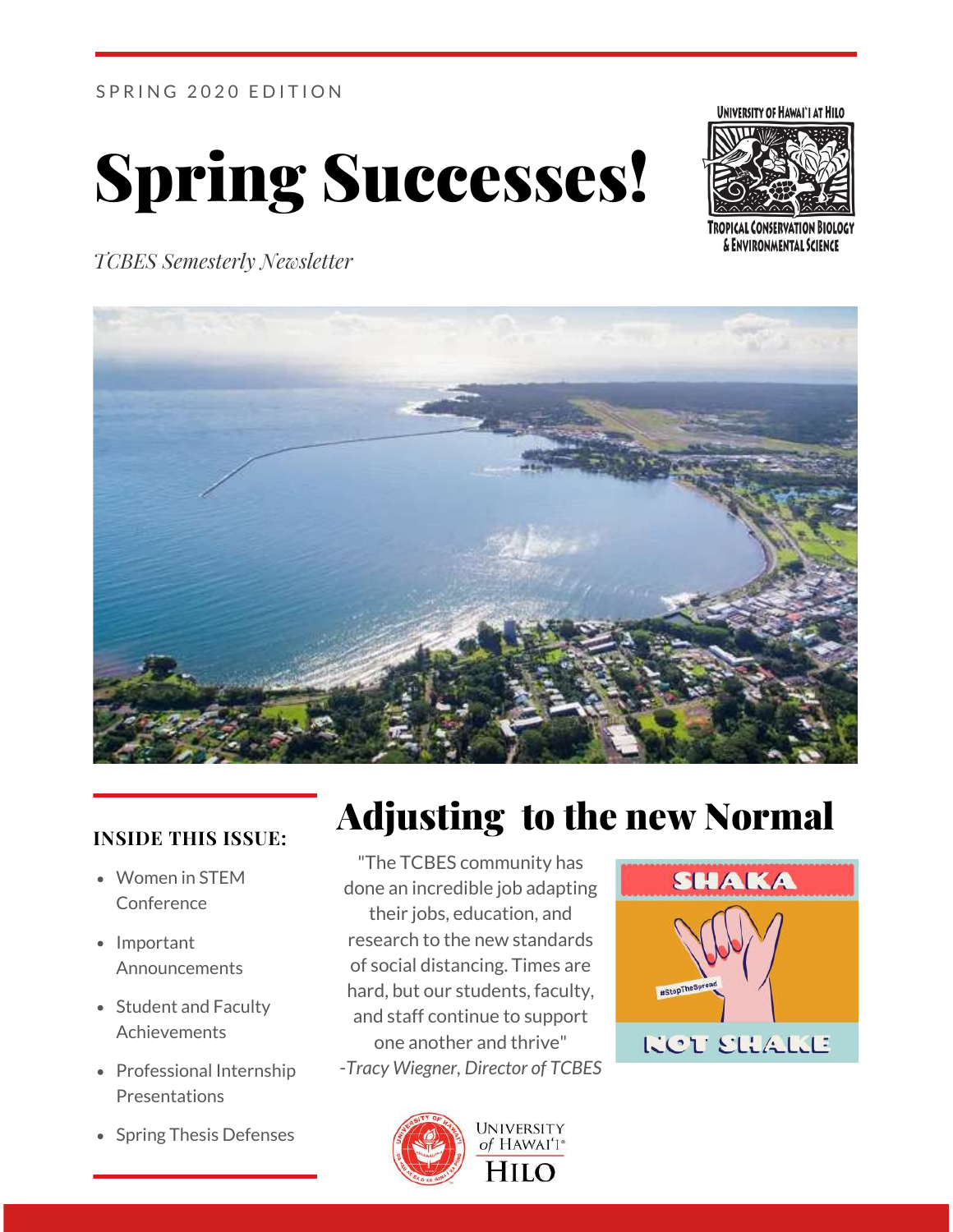### Second Annual Women in STEM Conference

The theme, "Educate to Empower: Uplifting All Women in STEM," was prominent in the panel discussions and various workshops offered throughout the day. The keynote address, titled "Science is My Superpower" was delivered by Alexandra Colón Rodriguez,



a postdoctoral researcher in the B3 Laboratory at the University of California, Davis. Rodriguez, a science communicator and neurotoxicologist, hails from the island of Puerto Rico.



"We wanted to create space this year to include the voices of underrepresented indigenous women in science in both academic and community-driven organizations," says Lisa Mason, a graduate student in the TCBES program and one of the conference's organizers. "Next year we hope to have a multi-day event to further these important conversations. I am proud of so many people in our community for helping to support this event."

*Read the full [article](https://www.hawaii.edu/news/2020/03/09/hilo-2020-women-in-stem-conference/) here.*

## Important Announcements

### **The TCBES Annual Symposium** is postponed until further notice



Stay connected with us for updates on new conference dates!

*UH [Foundation](http://www.uhfoundation.org/UHHTCBESGradProgram) Account was recently extablished for TCBES!*

[DONATE](http://www.uhfoundation.org/UHHTCBESGradProgram) TODAY!

*C li c k [H](http://www.uhfoundation.org/UHHTCBESGradProgram) e r e t o G i v e*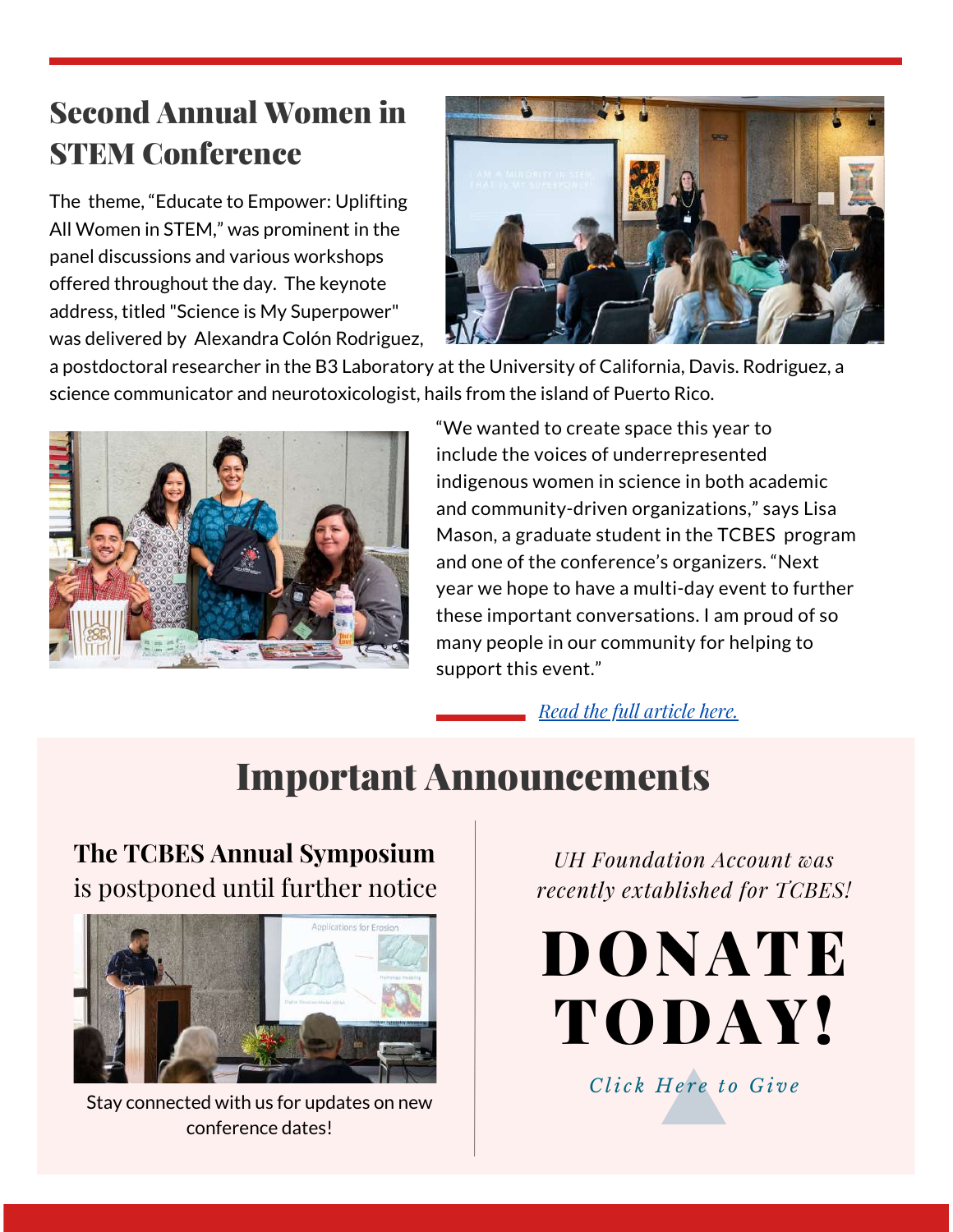# **STUDENT & FACULTY HIGHLIGHTS**

### **Bryan Tonga,** UH Hilo [TCBE](http://www.uhfoundation.org/UHHTCBESGradProgram)S Graduate Student

Initiating the first comprehensive study on nearshore water quality in Micronesia



*[Read](https://hilo.hawaii.edu/chancellor/stories/2020/02/25/water-quality-in-micronesia/) the full story here*



### **Team of UH Hilo Students**

Identifed an undocumented oyster species as part of a co[urse-based](http://www.uhfoundation.org/UHHTCBESGradProgram) undergraduate research experience led by Dr. Jolene Sutton

*[Read](https://hilo.hawaii.edu/chancellor/stories/2020/03/31/student-research-oyster-species-hawaii/) the full story here*

#### **John Burns,** Assistant [Profes](http://www.uhfoundation.org/UHHTCBESGradProgram)sor of Marine Science

Interviewed by Waterloop to discuss health of coral reefs in Hawai'i and globally



*Watch the [Interview](https://hilo.hawaii.edu/chancellor/stories/2020/02/19/uh-hilo-marine-scientist-john-burns-interviewed/) here*



### **Steven Colbert,** Chair  $\mathcal{C}$  **Monitoring in the Pacific** [Assoc](http://www.uhfoundation.org/UHHTCBESGradProgram) Prof of Marine Science

Interviewed in article by the *Guardian* regarding plastic pollution on Kamilo Beach

*[Read](https://www.theguardian.com/us-news/2020/jan/10/kamilo-beach-plastic-hawaii-pollution) the full story here*

### **Matthew Knope,** Assistant Professor of Biology

Published in *Science*, surprising findings about animal diversity and e[xtinction](http://www.uhfoundation.org/UHHTCBESGradProgram)

*[Read](https://hilo.hawaii.edu/chancellor/stories/2020/02/27/published-study-headed-by-uh-hilo-evolutionary-ecologist/) the full story here*



### **Professional Internship Presentations**

**Friday,** *May 8th 8:15 am-3:15 pm*

8:30 am- John Flint Speaking Out for Conservation

9:15 am - Alexander Bischer Saving Hawaii Island's Endangered Forest Birds

10:00 am - Amanda Irish Invasive Plant Species Management and Lowland Wet Forest Restoration in Hawaii

#### 10:45 am- Kelsey Keister Reducing Negative Anthropogenic Interactions with Endangered Hawaiian Monk Seals

11:30 am- Maya Goodoni Striving Towards a Career in Watershed Management

12:15 pm- Samantha DeVivo Creating the Children's Learning Center and Gaining Experience with Aquaculture Practices

#### 1:00 pm - Talavi Cook

Conserving Traditional Agroecosystems by Combining Principles of Permaculture and Pueblo Practices

#### 1:45 pm- Melanie Leilā Dudley

The Importance of Pilina (relationship) with Place and Community through 'Āina Education for a More Promising Future

#### 2:30 pm- Emma Delia Sinclair

Environmental Governance and